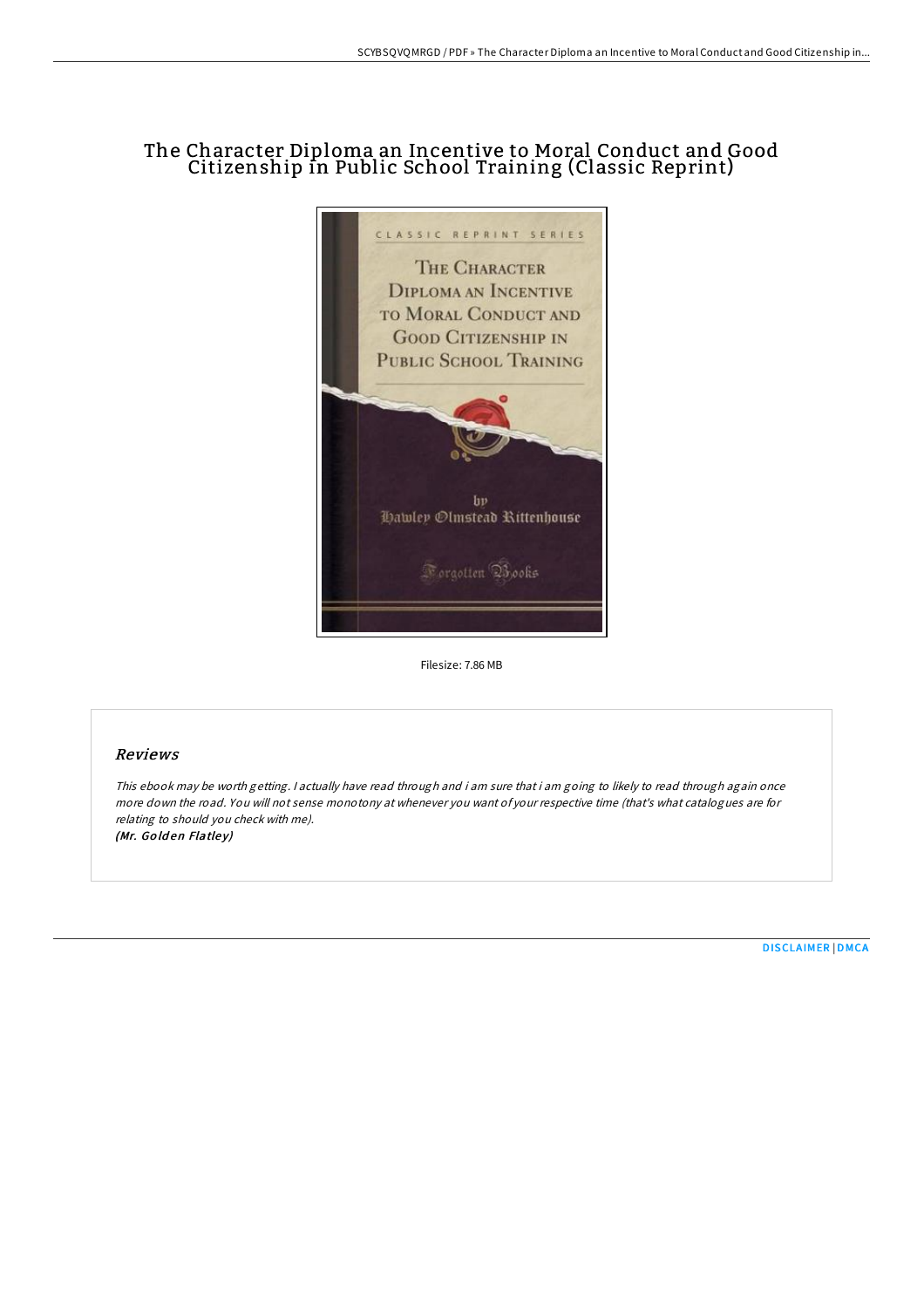## THE CHARACTER DIPLOMA AN INCENTIVE TO MORAL CONDUCT AND GOOD CITIZENSHIP IN PUBLIC SCHOOL TRAINING (CLASSIC REPRINT)



To read The Character Diploma an Incentive to Moral Conduct and Good Citizenship in Public School Training (Classic Reprint) PDF, please access the link below and download the ebook or gain access to additional information which might be in conjuction with THE CHARACTER DIPLOMA AN INCENTIVE TO MORAL CONDUCT AND GOOD CITIZENSHIP IN PUBLIC SCHOOL TRAINING (CLASSIC REPRINT) book.

Forgotten Books, United States, 2015. Paperback. Book Condition: New. 229 x 152 mm. Language: English . Brand New Book \*\*\*\*\* Print on Demand \*\*\*\*\*.Excerpt from The Character Diploma an Incentive to Moral Conduct and Good Citizenship in Public School Training The belief is here advanced that there is no more serious defect in our national life than the inadequate moral training given to children. This defect, in large measure, the result of sweeping changes in our social and industrial life, is so fundamental in its nature and so far-reaching in its effects, that it can account for much of the wayward and vicious tendency of youth, the grosser criminality of adults, the disorder and violence of industrial groups, and the selfishness, dishonesty and corruption too often manifest in business and political life. The development of vast city populations with distinct tenement, commercial and factory zones, has operated to deprive parents of opportunity and capacity for the moral supervision of their children. So swift has been the course of these changes and so great are their effects that the Church and the Home upon which we once relied for the moral training of children, have become incompetent to discharge the task. Modern living conditions have underminded the power of these institutions as training agencies and weakened their efforts for good, as they daily are menaced by new and enlarged forces of evil. The function of the Church is to give the word of instruction. It lacks the means to convert its word into the deeds and habits of life and, because of this lack, it is inherently weak as a training force. Moral instruction to achieve its end must always be supplemented by the discipline of deed, and we have hitherto looked to the Home to supply this requirement. The Public...

Read The Character Diploma an Incentive to Moral Conduct and Good [Citizenship](http://almighty24.tech/the-character-diploma-an-incentive-to-moral-cond.html) in Public School Training (Classic Reprint) Online

Download PDF The Character Diploma an Incentive to Moral Conduct and Good [Citizenship](http://almighty24.tech/the-character-diploma-an-incentive-to-moral-cond.html) in Public School **Training (Classic Reprint)**